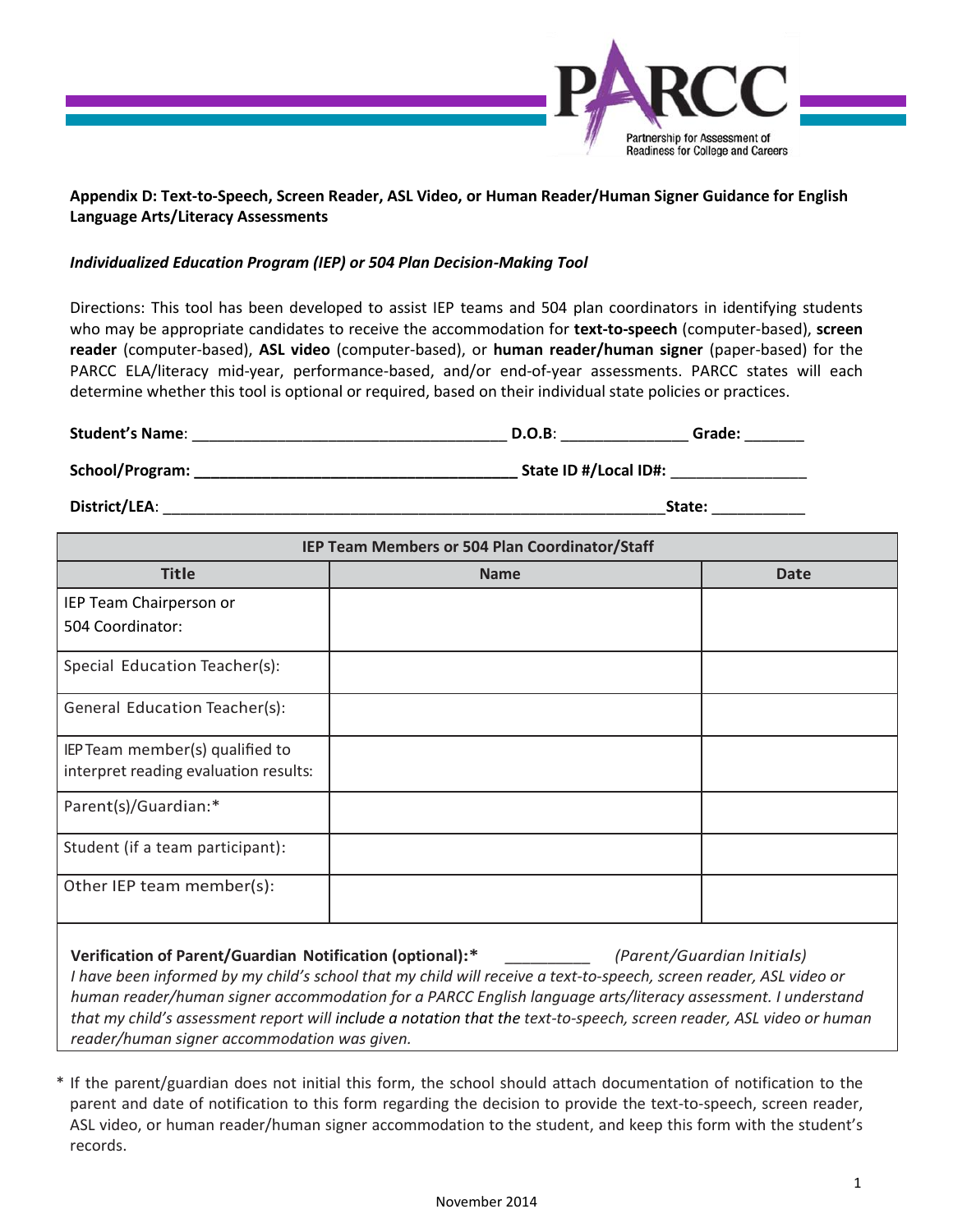

If all guidelines listed are met, and the student is given the **text-to-speech, screen reader, ASL video, or human reader/human signer** accommodation for the PARCC English language arts/literacy assessment, he/she will receive a valid score on the assessment. If all guidelines are *not* met, and the student is given the **text-to-speech, screen reader, ASL video, or human reader/human signer** accommodation on a PARCC English language arts/literacy assessment, the student's assessment score may be *invalidated* and the score would not be counted in the overall assessment results; i.e., the student would be considered a "non-participant" for the English language arts/literacy assessment.

| <b>Guidelines for IEP Team or 504</b><br><b>Plan Consideration</b>                                                                                                                                                                                                                                                                                                                                                                                                                                                                                                                                                                                                                                                  | <b>Additional Guidance</b>                                                                                                                                                                                                                                                                                                                                                                                                                                                                                                                                                                                                                                                                                                                                                                                                                                                                                                                                                                                                                                                                                                                            | <b>Agree/Disagree</b>                          |
|---------------------------------------------------------------------------------------------------------------------------------------------------------------------------------------------------------------------------------------------------------------------------------------------------------------------------------------------------------------------------------------------------------------------------------------------------------------------------------------------------------------------------------------------------------------------------------------------------------------------------------------------------------------------------------------------------------------------|-------------------------------------------------------------------------------------------------------------------------------------------------------------------------------------------------------------------------------------------------------------------------------------------------------------------------------------------------------------------------------------------------------------------------------------------------------------------------------------------------------------------------------------------------------------------------------------------------------------------------------------------------------------------------------------------------------------------------------------------------------------------------------------------------------------------------------------------------------------------------------------------------------------------------------------------------------------------------------------------------------------------------------------------------------------------------------------------------------------------------------------------------------|------------------------------------------------|
| The student has an Individualized<br>Education Program (IEP) or 504 plan.                                                                                                                                                                                                                                                                                                                                                                                                                                                                                                                                                                                                                                           | Student has an approved IEP or current 504 plan.                                                                                                                                                                                                                                                                                                                                                                                                                                                                                                                                                                                                                                                                                                                                                                                                                                                                                                                                                                                                                                                                                                      | <b>Agree</b><br>$\Box$<br><b>Disagree</b><br>П |
| In making decisions on whether to<br>provide the student with this<br>accommodation, IEP teams and 504<br>plan coordinators are instructed to<br>consider whether the student has:<br>• Blindness or a visual impairment<br>and has not yet learned (or is<br>unable to use) braille;<br>OR<br>• A disability that severely limits or<br>prevents him/her from accessing<br>printed text, even after varied and<br>repeated attempts to teach the<br>student to do so (e.g., student is<br>unable to decode printed text);<br>OR.<br>• Deafness or a hearing impairment<br>and is severely limited or prevented<br>from decoding text due to a<br>documented history of early and<br>prolonged language deprivation | For the screen reader accommodation, the IEP team<br>or 504 plan coordinator must determine whether<br>the student is blind or has a visual impairment and<br>has not yet learned (or is unable to use) braille.<br>For the text-to-speech, ASL video, or human<br>reader/human signer accommodation, the IEP team<br>or 504 plan coordinator must determine whether<br>the student has a disability that severely limits or<br>prevents him or her from decoding text.<br>This accommodation is not intended for a student<br>reading somewhat (i.e., moderately) below grade<br>level.<br>The IEP or 504 plan must document objective<br>evidence from a variety of sources (including<br>state assessments, district assessments, AND one or<br>more locally-administered diagnostic assessments or<br>other evaluation) that indicate that the student's<br>ability to decode text is severely limited or<br>prevented or that the student is blind or visually<br>impaired and has not yet learned (or is unable to<br>use) braille.<br>States may provide additional guidance for their<br>respective states based on state policy or practice. | <b>Agree</b><br>⊔<br><b>Disagree</b>           |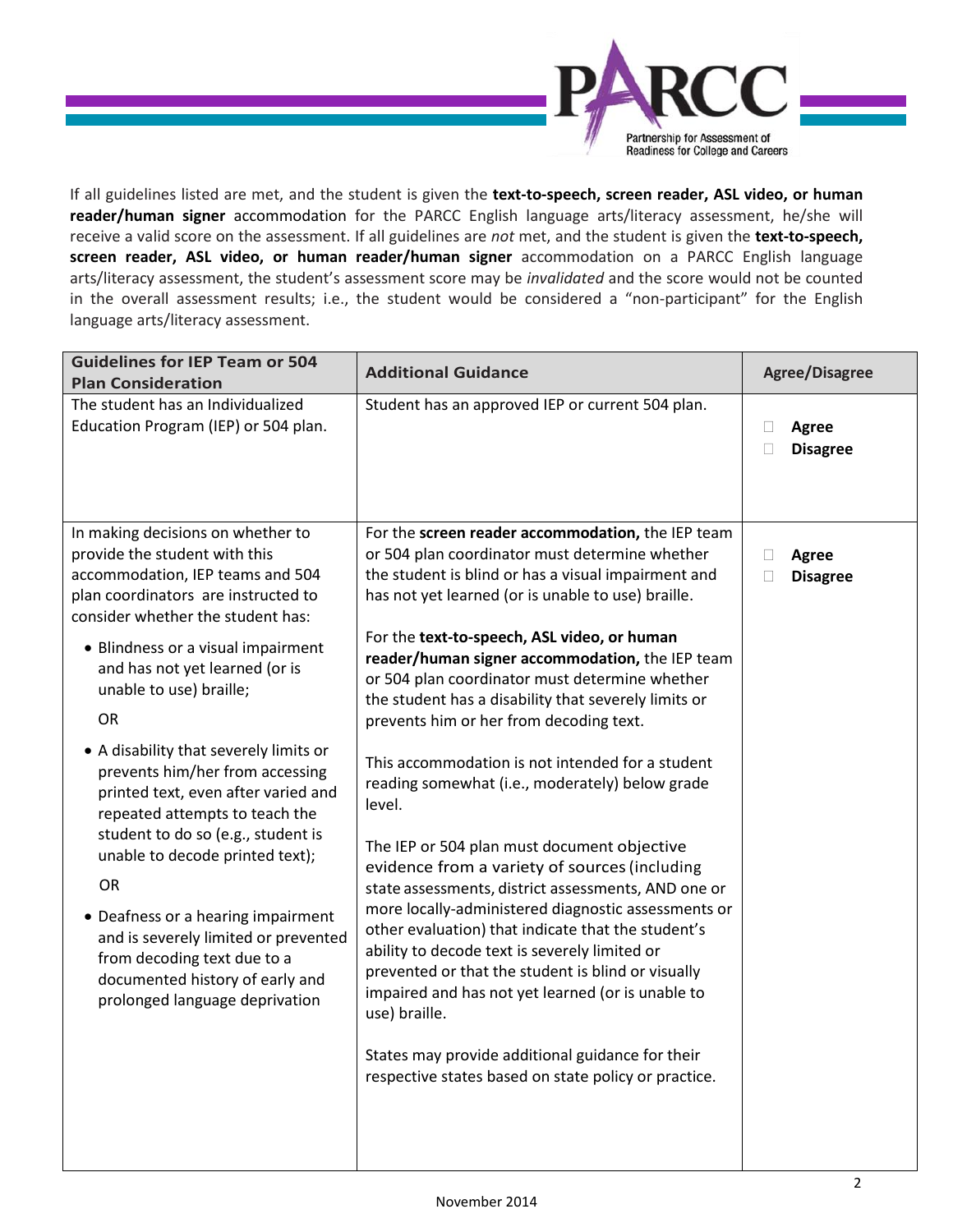

**List the data and/or evaluation sources that were used to document the decision to give the text-to-speech, screen reader, ASL video, or human reader/human signer accommodation to the student on the English language arts/literacy assessment(s)**:

1.) Name of Diagnostic Evaluation or Educational Assessment:

| Name and Title of Examiner:       |  |  |
|-----------------------------------|--|--|
|                                   |  |  |
|                                   |  |  |
| Provide a Summary of the Results: |  |  |

\_\_\_\_\_\_\_\_\_\_\_\_\_\_\_\_\_\_\_\_\_\_\_\_\_\_\_\_\_\_\_\_\_\_\_\_\_\_\_\_\_\_\_\_\_\_\_\_\_\_\_\_\_\_\_\_\_\_\_\_\_\_\_\_\_\_\_\_\_\_\_\_\_\_\_\_\_\_\_\_\_\_\_\_\_\_\_\_\_\_\_\_ \_\_\_\_\_\_\_\_\_\_\_\_\_\_\_\_\_\_\_\_\_\_\_\_\_\_\_\_\_\_\_\_\_\_\_\_\_\_\_\_\_\_\_\_\_\_\_\_\_\_\_\_\_\_\_\_\_\_\_\_\_\_\_\_\_\_\_\_\_\_\_\_\_\_\_\_\_\_\_\_\_\_\_\_\_\_\_\_\_\_\_\_

\_\_\_\_\_\_\_\_\_\_\_\_\_\_\_\_\_\_\_\_\_\_\_\_\_\_\_\_\_\_\_\_\_\_\_\_\_\_\_\_\_\_\_\_\_\_\_\_\_\_\_\_\_\_\_\_\_\_\_\_\_\_\_\_\_\_\_\_\_\_\_\_\_\_\_\_\_\_\_\_\_\_\_\_\_\_\_\_\_\_\_\_

2.) Name of Diagnostic Evaluation or Educational Assessment: \_\_\_\_\_\_\_\_\_\_\_\_\_\_\_\_\_\_\_\_\_\_\_\_\_\_\_\_\_\_\_\_\_\_\_\_\_\_\_\_

| Name and Title of Examiner: |  |
|-----------------------------|--|
|-----------------------------|--|

Most Recent Testing Date: \_\_\_\_\_\_\_\_\_\_\_\_\_\_\_\_\_\_ \_\_\_\_\_\_\_\_\_\_\_\_\_\_\_\_\_\_\_\_\_\_\_\_\_\_\_\_\_\_\_\_\_\_\_\_\_\_\_\_\_\_\_\_\_\_\_\_ Score(s): \_\_\_\_\_ \_\_\_\_\_\_\_\_\_\_\_\_ \_\_\_\_\_\_\_\_\_\_\_\_\_\_\_\_\_\_\_\_\_\_\_\_\_\_\_\_\_\_\_\_\_\_\_\_\_\_\_\_\_\_

Provide a Summary of the Results: **We are all the Seculiar Annual Annual Annual Annual Annual Annual Annual Annu**